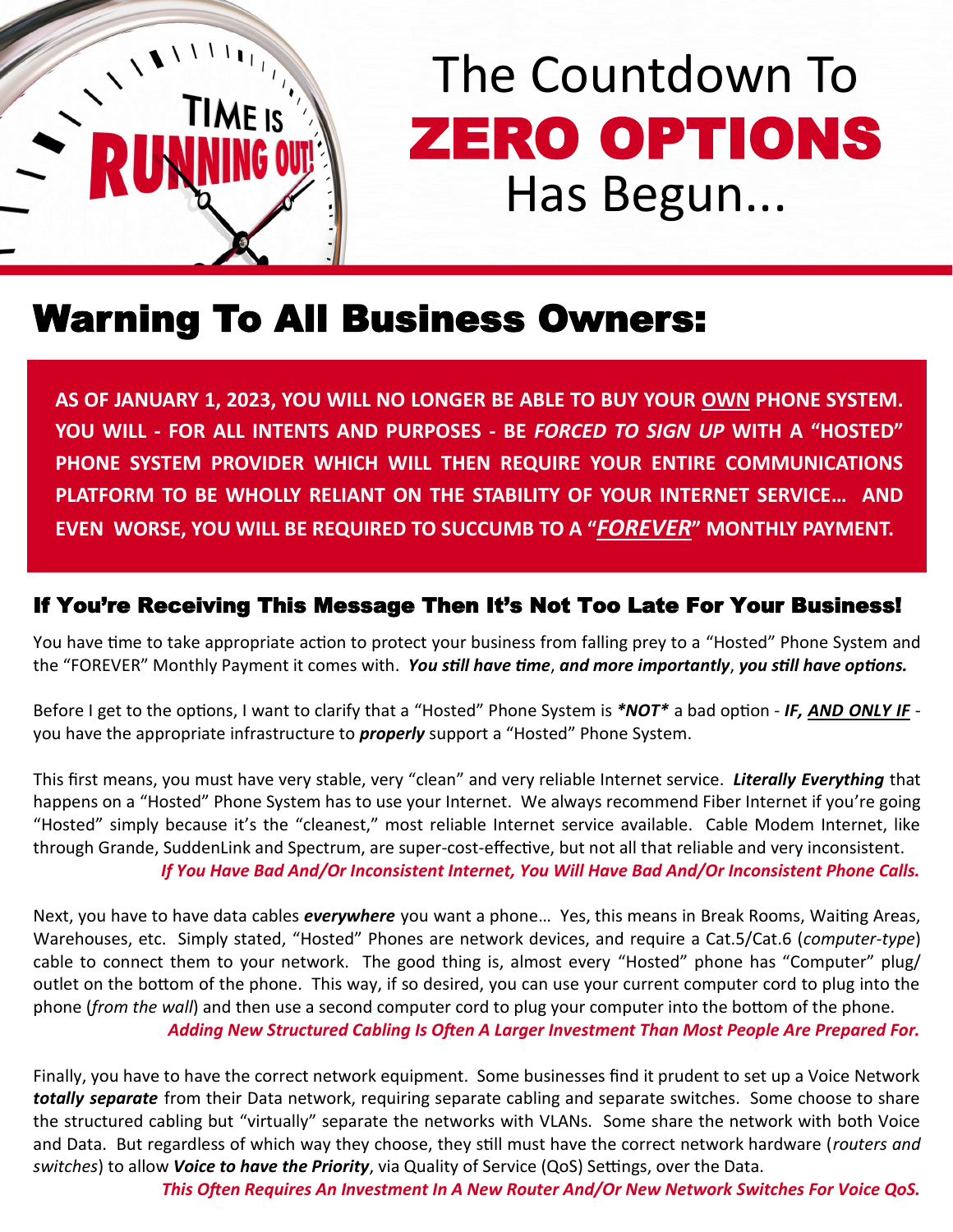The Countdown To **ZERO OPTIONS** Has Begun...

### But You Still Have Time!

# Option One: Fully-Hosted

 $\sqrt{1 + \frac{1}{\sqrt{1 + \frac{1}{2}}}}$ 

**TIME**<sub>IS</sub> **S LINNING ON** 

#### The Best Solution For Companies With A Large Percentage Of Remote Staff

Simply stated: If a large portion of your staff works from home, or you have more than four or five remote/satellite offices, then a "Fully Hosted" system is the *ideal* solution. There is no more cost-effective way to connect remote workers and offices than with a Unified Communications Solution—*which is what a "Hosted" Phone System is today*.

The benefits of having so many people connected from so many different locations is obvious. Specifically regarding the phone system, everyone can easily call and/or answer and/or transfer calls to everyone else, regardless of their physical location… This even includes making and receiving calls via Mobile and/or Desktop Apps.

#### Must Have Appropriate Infrastructure

As stated on the first page: *Literally Everything* that happens on a "Hosted" Phone System has to use the Internet. This means each location and user must have solid, reliable Internet service available, as well as the correct network hardware to allow Voice traffic to have the priority on the network over the Data traffic.

If the Internet goes down at any location, those users will not be able to communicate through the Physical Phones and Desktop Apps… *Not Even To The Phone 10 Feet Away In The Same Building*. They may be able to function with the Mobile Apps, but only if they have them, and have them (*and the FailOver Configuration*) programmed correctly. *Everything "Hosted" Relies Wholly On The Internet. If The Internet Is Down, So Is Your Business.*

# Option Two: On-Premise Only

#### The Best Solution For (Rural) Businesses With Limited Internet Access

The unfortunate reality for many businesses in Central Texas, is they simply do not have access to reliable Internet. Whether they're in a rural community, way out in the country, or even just on the "wrong side of the street," these businesses are stuck with slow, low performing and *often very inconsistent* Internet service.

Which really means, there is no way they could ever subject any of their Voice communications to their limited (*and often failing*) Internet service. They're literally stuck having to use old analog, physical two-wire, POTS lines… BUT…

A strong benefit of the "On-Premise" phone system is that it can (*often*) use the old phone wiring to connect the new Analog and Digital phones available with today's new "On-Premise" systems…. *Saving Potentially 1000's Of Dollars!*

#### Limited Remote Possibilities

There are a few different ways to connect your "On-Premise" system calls with remote users. Most of which utilize variations of Call Forwarding and/or tying up multiple system lines for one phone call.

For instance, you could have a call come in on Line One and then transfer to a Cell Phone using Line Two: Call comes in on Line One and goes out on Line Two. You tie up two lines, but now the caller is transferred to a remote user. *If You Are Stuck With Bad And/Or Inconsistent Internet, This Is The Most Cost-Effective Solution.*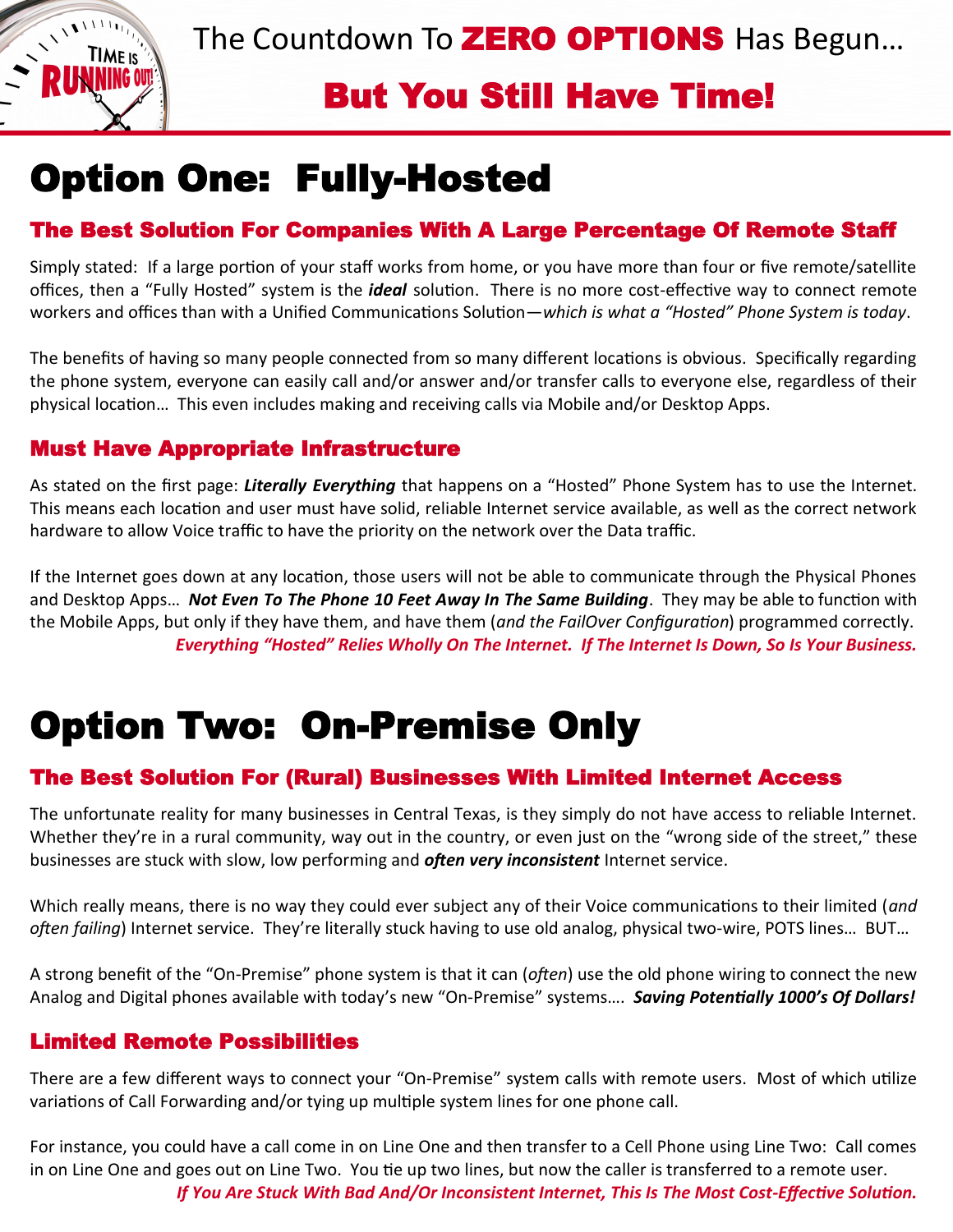The Countdown To **ZERO OPTIONS** Has Begun...



### But You Still Have Time!

# Option Three: The Hybrid Solution

#### The Best Solution For Almost Every Other Business Out There

If you have an office space that at least 60% of your employees work from… and you have access to (mostly) reliable Internet, then you cannot go wrong with the Hybrid Solution. It brings the best aspects of Hosted and On-Premise systems together, into one box that you can actually own.

While three– and five-year payment options are available, you can also purchase the system outright; so either way you choose to buy, you'll never be stuck with a "Forever" payment... *like with the Hosted options*.

#### Old Infrastructure Compatible

One of the best, *most cost-effective* aspects of the Hybrid Solution is you can easily use your old cabling. What most people don't realize *until it's too late*, is that Hosted Phones do not work on normal phone cables. As I mentioned on the first page, new Hosted Phones are actually network devices and require network (*computer-type*) cabling.

Most businesses nowadays, already have a lot computer cabling throughout their office, but they also have phones in locations that don't have appropriate cabling. Maybe it's in the Break Room, or Filing Room. Maybe out in the Warehouse, or on the Manufacturing Floor. Sometimes it's in the Office where the phone is on a different wall than the computer. There are also those facilities (*like churches*) that have lots of phones in places where there are no computers, or only use wireless for computers. *The older the facility, the more likely it is to have the wrong cabling.* 

Regardless, what usually ends up happening—*After The "Hosted" Contract Is Signed*—is the business will have to invest a lot of money (*potentially thousands of dollars*) just to get appropriate cabling to the phone locations.

#### *This Is Not An Issue When You Go With The Hybrid Solution!*

The Hybrid Solution can support both Analog and Digital Phones, as well as the new IP Phones. This means that you can choose to put an Analog or Digital Phone at all of the locations that have old phone cabling only. Not only do you save a bunch of money by not having to run new cables, you also get to save a little bit of money on the price difference of the phones (*Analog -vs- Digital -vs- IP*).

#### All Of The New IP And Remote Features Are Available

This is **\*BY FAR\*** the "coolest" aspect of the Hybrid Solution. Not only do you get a system that supports your old infrastructure, Analog and Digital Phones, as well as your "regular" phone lines, you also get the best aspects of the Hosted Solution. Do you have a Remote Office you want to connect to directly? Do you need VOIP Phones for your Work-From-Home Staff members? Do you need Mobile Apps for your On-The-Road Sales and Service Teams? Do you want Automated Attendants that can route calls to other locations without tying up your local office lines?

#### *That's Exactly What You Get With The Hybrid Solution!*

Everything you need to optimize your business communications today, as well as everything you need to migrate towards in the future is available with today's Hybrid Solution... without having to rely wholly on the Internet, and maybe even more importantly— *Without Being Stuck In A "Forever" Monthly Payment!*